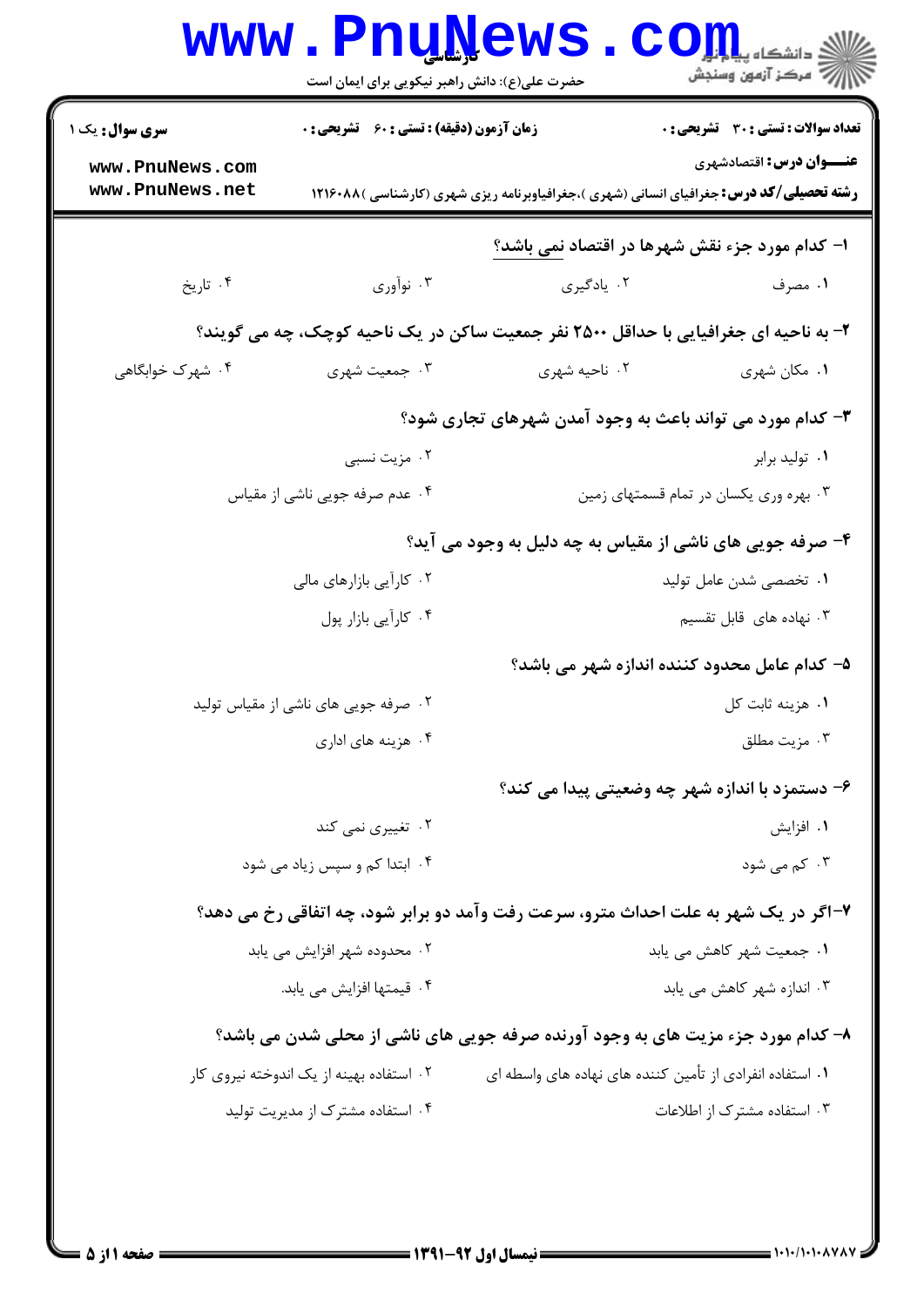|                                    | www.PnuNews<br>حضرت علی(ع): دانش راهبر نیکویی برای ایمان است                                           | $\mathop{\hbox{\bf CO}}\nolimits^{\rm T\!u}_{\rm D\!u}$ and $\mathop{\hbox{\rm co}}\nolimits$ | <br> 7   مرکز آزمون وسنجش                    |
|------------------------------------|--------------------------------------------------------------------------------------------------------|-----------------------------------------------------------------------------------------------|----------------------------------------------|
| <b>سری سوال : ۱ یک</b>             | <b>زمان آزمون (دقیقه) : تستی : 60 ٪ تشریحی : 0</b>                                                     |                                                                                               | <b>تعداد سوالات : تستی : 30 ٪ تشریحی : 0</b> |
| www.PnuNews.com<br>www.PnuNews.net | <b>رشته تحصیلی/کد درس:</b> جغرافیای انسانی (شهری )،جغرافیاوبرنامه ریزی شهری (کارشناسی )۱۲۱۶۰۸۸         |                                                                                               | <b>عنـــوان درس:</b> اقتصادشهری              |
|                                    | ۹- بنگاه ها به چه شرطی در اطراف یک تأمین کنندهٔ نهادهٔ معمولی تجمع می کنند؟                            |                                                                                               |                                              |
|                                    | ۲.  تقاضای نهاده بنگاه زیاد باشد.                                                                      | ۰۱ هزینه های حمل و نقل کم باشد.                                                               |                                              |
|                                    | ۰۴ هزینه های حمل ونقل وجود نداشته باشد.                                                                | ۰۳ هزينه هاى حمل ونقل نسبتا بالا باشد.                                                        |                                              |
|                                    |                                                                                                        | +۱- استفاده مشترک از اطلاعات، کدام نوع صرفه جویی را به وجود می آورد؟                          |                                              |
|                                    | ۰۲ صرفه جویی ناشی از یکجانشینی                                                                         | ٠١ صرفه جويى ناشى از مقياس                                                                    |                                              |
|                                    | ۰۴ صرفه جویی ناشی از مزیت متوسط                                                                        | ۰۳ صرفه جویی ناشی از محلی شدن                                                                 |                                              |
|                                    | 11- محققان برای جستجوی نشانه ای از صرفه جویی های ناشی از محلی شدن، اثرات گروه بندی صنایع برچه چیزی     |                                                                                               | را بررسی می کنند؟                            |
|                                    | ۰۲ تعداد کارخانجات تولیدی جدید                                                                         |                                                                                               | ۰۱ ذخیره نیروی کار                           |
|                                    | ۰۴ نهاده های واسطه ای                                                                                  | ۰۳ کاهش فرصت های اشتغال صنایع                                                                 |                                              |
|                                    | ۱۲-توافق کلی اقتصاددانان شهری بر این است که دو برابر شدن اندازه یک شهر ، بهره وری نیروی کار را تا چقدر |                                                                                               |                                              |
|                                    |                                                                                                        |                                                                                               | تغییر می دهد؟.                               |
| ۰۲ ۵ تا ۱۰ درصد افزایش می دهد.     |                                                                                                        | ۰۱ ۵ تا ۱۰ درصد کاهش می دهد.                                                                  |                                              |
|                                    | ۰۴ ۲۰ تا ۲۰ در صد افزایش می دهد.                                                                       | ۰.۳ ۲۰ تا ۲۰ درصد کاهش می دهد.                                                                |                                              |
|                                    |                                                                                                        | ۱۳- کدام شغل فقط در شهرهای بزرگ وجود دارد؟                                                    |                                              |
| ۰۴ کفاشی                           | ۰۳ خواروبارفروشی                                                                                       | ۰۲ جراح <sub>ی مغز</sub>                                                                      | ۰۱ آرایشگری                                  |
|                                    |                                                                                                        | ۱۴- دو کالا چه هنگام جانشین های ناقصی برای هم هستند؟                                          |                                              |
|                                    | ۰۲ همسان اما مشابه نباشند.                                                                             |                                                                                               | ٠١. مشابه اما همسان نباشند.                  |
|                                    | ۰۴ مشابه نباشند.                                                                                       |                                                                                               | ۰۳ همسان باشند.                              |
|                                    |                                                                                                        | <b>۱۵- جمله« تلفن به بزرگتر شدن شهرها کمک می کند» از کیست ؟</b>                               |                                              |
| ۰۴ توفلر                           | ۰۳ گلاسير                                                                                              | ۰۲ گاسیر                                                                                      | ۰۱ گاتمن                                     |
|                                    | ۱۶– کدام اندیشمند زیر معتقد است که، شهرها همیشه شومینه تمدن بوده اند؟                                  |                                                                                               |                                              |
| ۰۴ گاتمن                           | ۰۳ پارکر                                                                                               | ۰۲ مک کويين                                                                                   | ۰۱ هندرسون                                   |
|                                    |                                                                                                        |                                                                                               |                                              |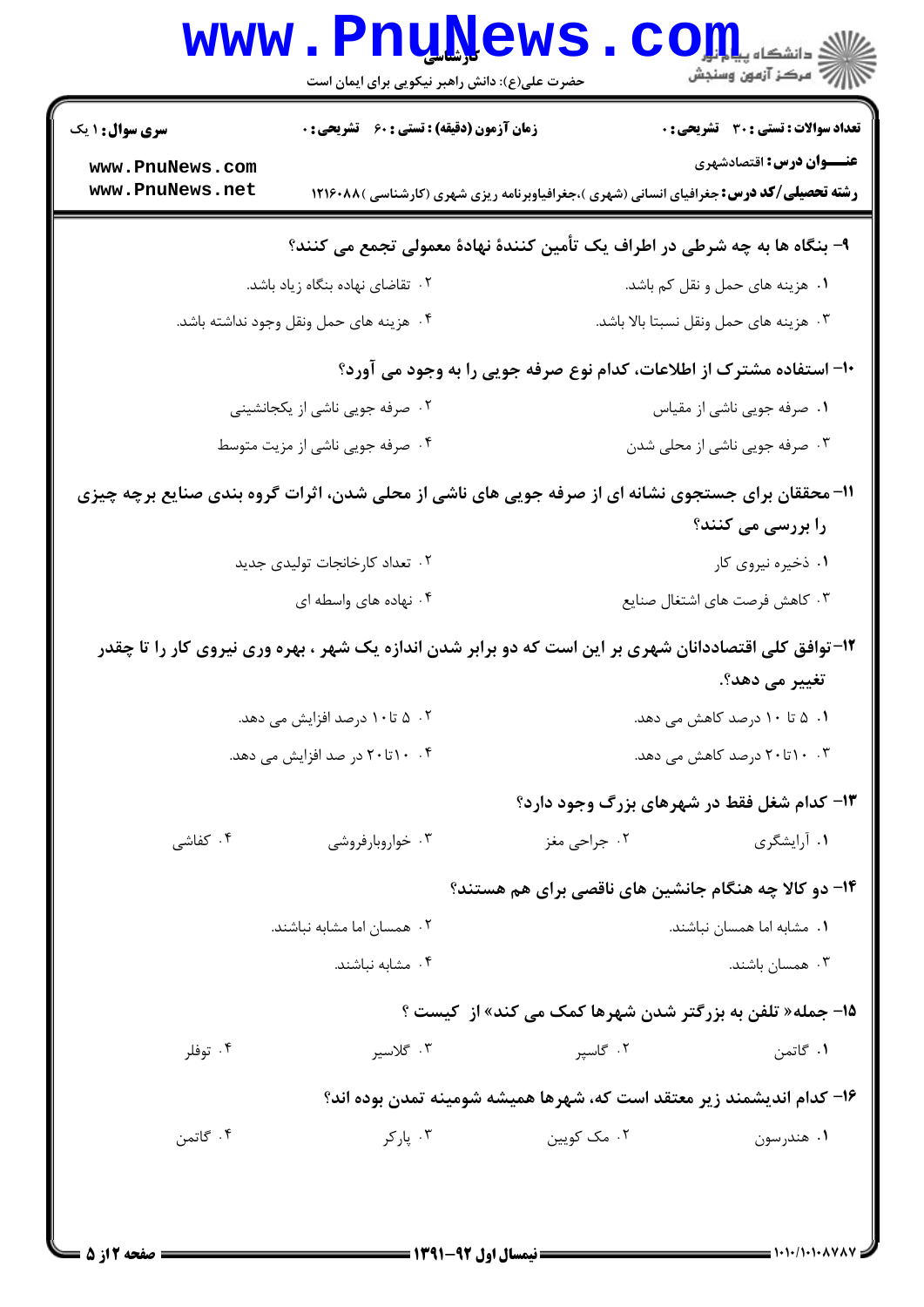|                                                              | www.PnuNews<br>حضرت علی(ع): دانش راهبر نیکویی برای ایمان است                                             |                                                                                                                                                                                                                                                                                                   | ان دانشگاه پیام در<br>انگر دانشگاه پیام در                                                                                |  |
|--------------------------------------------------------------|----------------------------------------------------------------------------------------------------------|---------------------------------------------------------------------------------------------------------------------------------------------------------------------------------------------------------------------------------------------------------------------------------------------------|---------------------------------------------------------------------------------------------------------------------------|--|
| <b>سری سوال : ۱ یک</b><br>www.PnuNews.com<br>www.PnuNews.net | <b>زمان آزمون (دقیقه) : تستی : 60 ٪ تشریحی : 0</b>                                                       | <b>رشته تحصیلی/کد درس:</b> جغرافیای انسانی (شهری )،جغرافیاوبرنامه ریزی شهری (کارشناسی )۱۲۱۶۰۸۸                                                                                                                                                                                                    | تعداد سوالات : تستى : 30 ٪ تشريحي : 0<br><b>عنـــوان درس:</b> اقتصادشهری                                                  |  |
| ۱۷- کدام یک ازبنگاههای زیر باید متمایل به بازار باشند؟       |                                                                                                          |                                                                                                                                                                                                                                                                                                   |                                                                                                                           |  |
|                                                              | ۰۲ کارخانه گندزدایی راسو                                                                                 |                                                                                                                                                                                                                                                                                                   | ۰۱ كارخانه بسته بندى پنبه                                                                                                 |  |
|                                                              | ۰۴ کارخانه تولید نوشابه                                                                                  |                                                                                                                                                                                                                                                                                                   | ۰۳ کارخانه چوب بری                                                                                                        |  |
|                                                              | ۱۸–از کدام دیدگاه، شهر فرصت هایی را برای انتشار آگاهی و دانش، ایده های مشترک و فناوری های تولید فراهم می |                                                                                                                                                                                                                                                                                                   | آورد؟                                                                                                                     |  |
| ۰۴ اقتصاد                                                    | ۰۳ برنامه ریزی شهری                                                                                      | ۰۲ جغرافیای شهری                                                                                                                                                                                                                                                                                  | ۰۱ اقتصاد شهری                                                                                                            |  |
|                                                              | ۱۹- صحیح ترین گزینه(با فرض اینکه کارگران آب و هوای گرم را ترجیح دهند ) کدام است؟                         | ۰۱ دستمزد در زاهدان باید گران تر از دستمزد در تبریز باشد.<br>۰۲ دستمزد در زاهدان باید کمتر از دستمزد در تبریز باشد.<br>۰۳ دستمزد در زاهدان باید برابر با دستمزد در تبریز باشد.<br>۰۴ دستمزد در تبریز باید کمتر از دستمزد در زاهدان باشد.<br>۲۰– کدام یک از موارد زیر در نزدیک منبع مستقر می شوند؟ |                                                                                                                           |  |
|                                                              | ۰۲ سازنده اسلحه                                                                                          |                                                                                                                                                                                                                                                                                                   | ٠١ كارخانه محصولات فساد پذير                                                                                              |  |
|                                                              | ۰۴ کارخانه نیشکر                                                                                         |                                                                                                                                                                                                                                                                                                   | ۰۳ نانوایی                                                                                                                |  |
|                                                              |                                                                                                          | ۰۳ شهرهای بزرگ باعث افزایش سطح آموزش و بهره وری می شوند<br>۰۴ نوع تأثیر خدمات عمومی محلی بر مکان یابی بستگی به شرایط دارد.<br><b>۲۲- ناحیه بازاری بنگاه به چه ناحیه ای اطلاق می شود؟</b>                                                                                                          | <b>٣١-۔ گزينه صحيح کدام است؟</b><br>۰۱ شهرهای بزرگ باعث کاهش دستمزد می شوند.<br>۰۲ شهرهای کوچک باعث افزایش آموزش می شوند. |  |
|                                                              | ۰۲ به عرضه کالاهایی ارزانتر از رقبایش بپردازد.                                                           |                                                                                                                                                                                                                                                                                                   | ٠١. به عرضه كالاهايي گرانتر از رقبايش بپردازد.                                                                            |  |
|                                                              | ۰۴ نهاده های مرغوب تهیه نماید.                                                                           |                                                                                                                                                                                                                                                                                                   | ۰۳ نهاده های ارزان تهیه نماید.                                                                                            |  |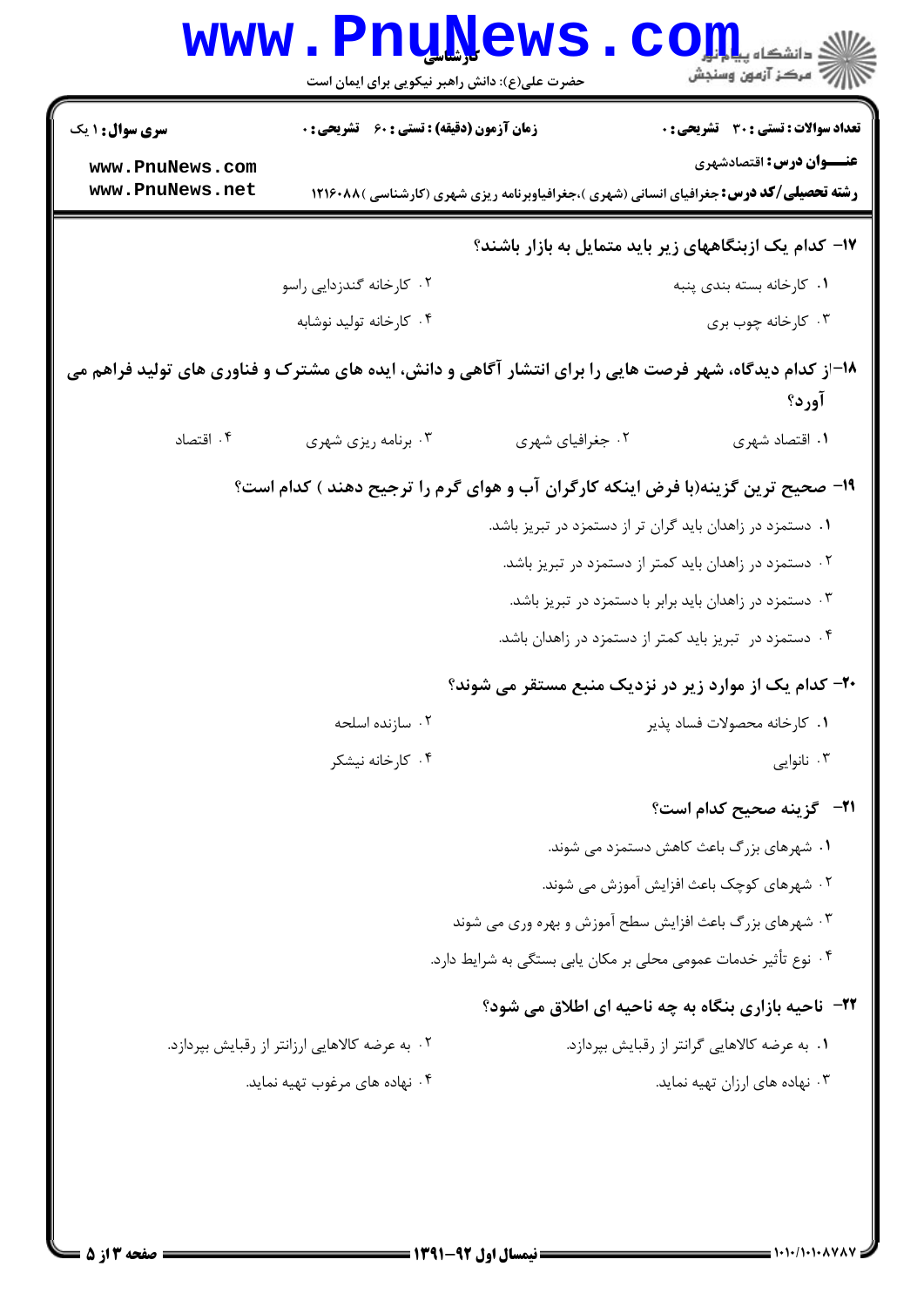|                                                                                                   | www.PnuNews<br>حضرت علی(ع): دانش راهبر نیکویی برای ایمان است |                                                            | ان دانشگاه پیام اوران<br>ان مرکز آزمون وسنجش                                                                                      |  |  |
|---------------------------------------------------------------------------------------------------|--------------------------------------------------------------|------------------------------------------------------------|-----------------------------------------------------------------------------------------------------------------------------------|--|--|
| <b>سری سوال : ۱ یک</b>                                                                            | <b>زمان آزمون (دقیقه) : تستی : 60 ٪ تشریحی : 0</b>           |                                                            | تعداد سوالات : تستي : 30 - تشريحي : 0                                                                                             |  |  |
| www.PnuNews.com<br>www.PnuNews.net                                                                |                                                              |                                                            | <b>عنـــوان درس:</b> اقتصادشهری<br><b>رشته تحصیلی/کد درس:</b> جغرافیای انسانی (شهری )،جغرافیاوبرنامه ریزی شهری (کارشناسی )۱۲۱۶۰۸۸ |  |  |
|                                                                                                   |                                                              |                                                            | ۲۳- قیمت خالص شرکت برابر است با                                                                                                   |  |  |
|                                                                                                   |                                                              | ١.   قيمت مطالبه شده توسط فروشگاه با هزينه سفر مصر ف كننده |                                                                                                                                   |  |  |
|                                                                                                   |                                                              | ۰۲ قیمت مطالبه شده توسط فروشگاه با هزینه حمل و نقل شرکت    |                                                                                                                                   |  |  |
| ۰۳ قیمت مطالبه شده توسط فروشگاه منهای هزینه سفر مصرف کننده                                        |                                                              |                                                            |                                                                                                                                   |  |  |
|                                                                                                   | ۰۴ قیمت مطالبه شده توسط فروشگاه منهای هزینه حمل و نقل شرکت   |                                                            |                                                                                                                                   |  |  |
|                                                                                                   |                                                              |                                                            | <b>۳۴- سود انحصارگر در چه هنگام به حداکثر می رسد؟</b>                                                                             |  |  |
|                                                                                                   | ۰۲ درآمد نهایی برابربا تولید نهایی باشد                      |                                                            | ۰۱ درآمد نهایی برابر با قیمت باشد.                                                                                                |  |  |
|                                                                                                   | ۴. قیمت برابر با هزینه نهایی باشد                            | ۰۳ درآمد نهایی برابر با هزینه نهایی باشد                   |                                                                                                                                   |  |  |
|                                                                                                   |                                                              |                                                            | ۲۵– شیب منحنی تقاضای انحصارگر چگونه است؟                                                                                          |  |  |
| ۰۴ بی نهایت است                                                                                   | ۰۳ صفراست                                                    | ۰۲ منفی است                                                | ٠١ مثبت است                                                                                                                       |  |  |
|                                                                                                   |                                                              |                                                            | ۲۶- با ورود رقبای جدید به بازار چه اتفاقی می افتد؟                                                                                |  |  |
|                                                                                                   |                                                              |                                                            | ۰۱ منحنی تقاضای انحصارگر به سمت راست منتقل می شود.                                                                                |  |  |
|                                                                                                   |                                                              |                                                            | ۰۲ منحنی تقاضای انحصارگر تغییری نمی کند.                                                                                          |  |  |
|                                                                                                   |                                                              |                                                            | ۰۳ مشتری های او تغییری نمی کند                                                                                                    |  |  |
|                                                                                                   |                                                              |                                                            | ۰۴ سود او کمتر خواهد شد                                                                                                           |  |  |
|                                                                                                   |                                                              |                                                            | ۲۷-اگر تراکم جمعیت در هر کیلو متر مربع۵۰ نفر و تقاضای سرانه برای کفش ۲ جفت در سال باشد و یک شرکت                                  |  |  |
| کفش در سال ۸۰۰۰ جفت کفش تولید کند به چند کیلومتر مربع نیاز است تا بتواند تمام کفش هایش را بفروشد؟ |                                                              |                                                            |                                                                                                                                   |  |  |
| $\lambda$ . $\cdot$ $\uparrow$                                                                    | $F.$ $\ddot{r}$                                              | $\gamma$ . $\gamma$                                        | $\mathcal{N}$ $\mathcal{N}$                                                                                                       |  |  |
|                                                                                                   |                                                              |                                                            | ۲۸- نظریه مکان مرکزی توسط چه کسی ارائه شد؟                                                                                        |  |  |
| ۰۴ آدام اسمیت                                                                                     | ۰۳ کریستالر                                                  | ۰۲ مارشال                                                  | ۰۱ کینز                                                                                                                           |  |  |
|                                                                                                   |                                                              |                                                            | ۲۹- نظریه مکان مرکزی برای کدام مورد کاربرد دارد؟                                                                                  |  |  |
| ۰۲ پیش بینی تعداد، اندازه و حوزه شهرها در یک منطقه                                                |                                                              |                                                            | ۰۱ اندازه گیری تراکم جمعیت                                                                                                        |  |  |
| ۰۴ بهره گیری از مزیت مطلق                                                                         |                                                              |                                                            | ۰۳ مکان یابی صنایع نظامی                                                                                                          |  |  |
|                                                                                                   |                                                              |                                                            |                                                                                                                                   |  |  |